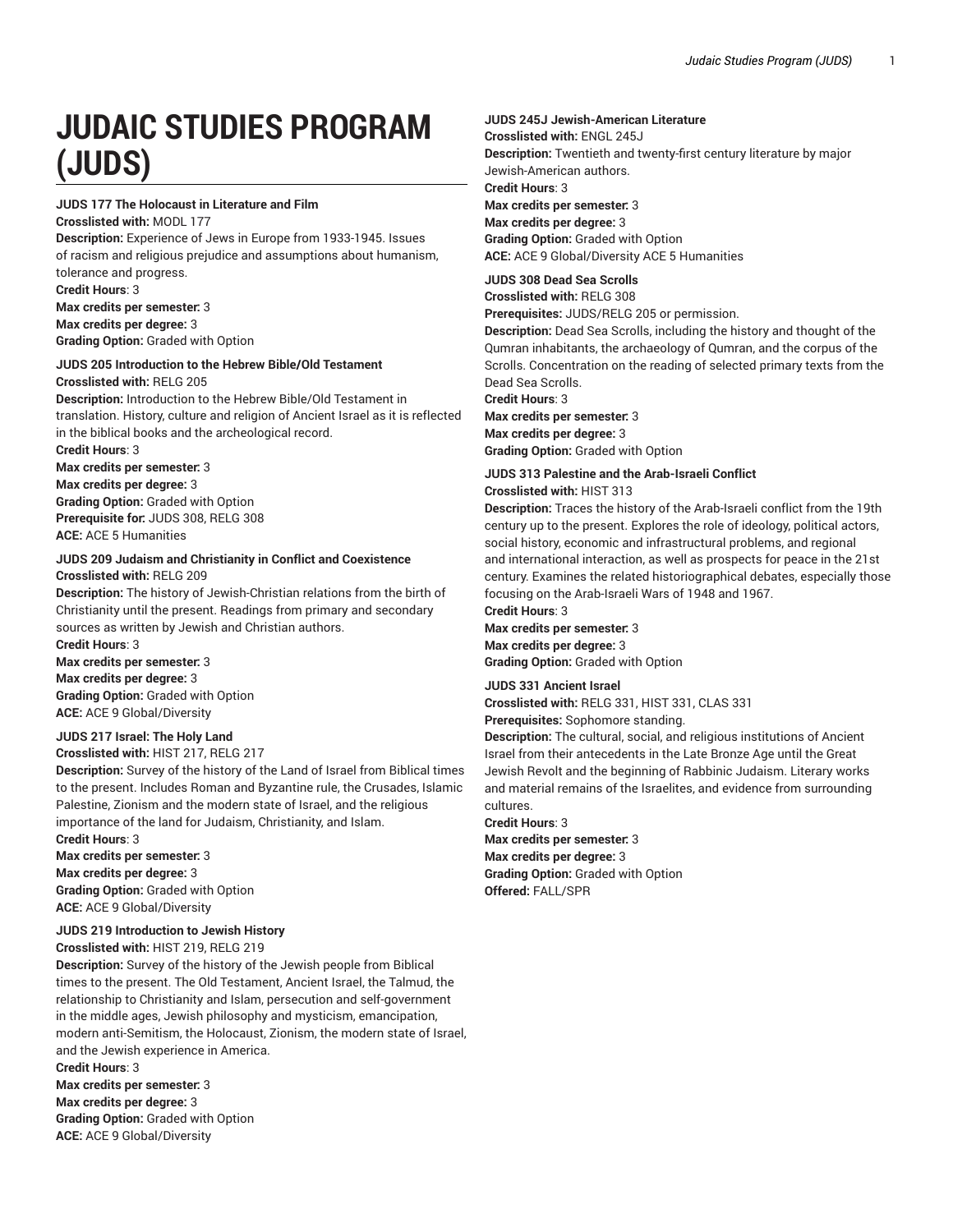#### **JUDS 332 Jews in the Middle Ages**

**Crosslisted with:** RELG 332, HIST 332, MRST 332 **Prerequisites:** Sophomore standing **Notes:** Pre-1800 content.

**Description:** Traces the emergence and development of a distinctive Jewish culture and identity in medieval Europe and in the regions bordering the Mediterranean sea from the birth of rabbinic Judaism under the Roman empire until the seventeenth century orthodox synthesis of Talmudic learning, Kabbalah, and custom and Jewish responses to the Englightenment. Includes interaction of Jews with majority cultures (including the development of anti-Semitism), and the impact of Jews and Jewish learning upon western culture.

## **Credit Hours**: 3

**Max credits per semester:** 3

**Max credits per degree:** 3 **Grading Option:** Graded with Option **Offered:** FALL/SPR

## **JUDS 333 Jews in the Modern World**

**Crosslisted with:** HIST 333, RELG 333 **Prerequisites:** Sophomore, junior, or senior standing.

**Description:** Examines the history of the Jewish people since the 18th century with geographical foci on Europe, North America, and the Middle East. Emphasis on the Jewish Enlightenment, emancipation and assimilation, anti-Semitism, migration to and adaptation in America, Zionism and the modern state of Israel.

**Credit Hours**: 3 **Max credits per semester:** 3 **Max credits per degree:** 3 **Grading Option:** Graded with Option

#### **JUDS 334 Jews, Christians and the Bible**

#### **Crosslisted with:** RELG 334

**Description:** Jewish and Christian interpretations of the Hebrew Bible and/or Old Testament from 400 BCE to 1800 CE. Readings from the Dead Sea Scrolls and the New Testament, the Church Fathers and the Talmud, medieval and early modern Christian and Jewish biblical commentators. **Credit Hours**: 3

**Max credits per semester:** 3 **Max credits per degree:** 3 **Grading Option:** Graded with Option

#### **JUDS 339 The Holocaust**

**Crosslisted with:** HIST 339, HIST 839

**Prerequisites:** Sophomore standing

**Description:** Europe-wide programs of persecution and genocide carried out under the auspices of the Nazi-German regime between 1933 and 1945. Focuses primarily on the Jewish dimension of the Holocaust, but also examines Nazi policies targeted against Poles, Gypsies, homosexuals, disabled Germans, and other groups. Events analyzed from the perspectives of victims, perpetrators, and bystanders. **Credit Hours**: 3

**Max credits per semester:** 3 **Max credits per degree:** 3 **Grading Option:** Graded with Option

# **JUDS 340 Women in the Biblical World**

**Crosslisted with:** RELG 340, WMNS 340

**Description:** Role and status of women as depicted in the Hebrew Bible/ Old Testament and the New Testament. The stories and laws concerning women found in the Bible and from extra-biblical evidence. **Credit Hours**: 3

**Max credits per semester:** 3 **Max credits per degree:** 3 **Grading Option:** Graded with Option

**JUDS 345 Modern European Jewish Philosophy Crosslisted with:** PHIL 345

**Prerequisites:** 3 hrs PHIL.

**Description:** Survey of Jewish philosophy from the eighteenth century to the present. Works of Moses Mendelssohn, Hermann Cohen, Martin Buber, Emanuel Levinas, and others in relation to broad European intellectual movements such as existentialism and phenomenology. **Credit Hours**: 3

**Max credits per semester:** 3 **Max credits per degree:** 3 **Grading Option:** Graded with Option

**ACE:** ACE 5 Humanities

## **JUDS 350 Literature of Judaism**

**Description:** Examination of some principal texts in Jewish religion and philosophy from Biblical times to the 18th Century Enlightenment. The Hebrew Bible, and different approaches to it, as well as portions of the Talmud and the formation of rabbinic Judaism. Writings by philosophers including Maimonides, Saadia, and others, along with narratives, poetry and legends from the 17th and 18th Centuries, which saw the development of Hasidism as well as the emergence of rationalist philosophies.

**Credit Hours**: 3

**Max credits per semester:** 3 **Max credits per degree:** 3 **Grading Option:** Graded with Option

## **JUDS 378 Politics of Antisemitism**

## **Crosslisted with:** POLS 378

**Description:** A multidimensional survey of the history of local and global antisemitism, look at the calamity of the Holocaust, the creation and challenges of Israel, and current antisemitic attitudes in Nebraska, the US, and the world.

**Credit Hours**: 3

**Max credits per semester:** 3 **Max credits per degree:** 3 **Grading Option:** Graded **Offered:** FALL/SPR **Groups:** Human Rights and Security

# **JUDS 387 Women Totalitarian Experience: Culture, Identity and Memory Crosslisted with:** CZEC 387, GERM 387, WMNS 387

**Notes:** Taught in English. **Description:** Examination of complexities of women's experience under Nazism and Communism of Central and Eastern Europe. **Credit Hours**: 3 **Max credits per semester:** 3 **Max credits per degree:** 3 **Grading Option:** Graded **Offered:** FALL

**ACE:** ACE 5 Humanities